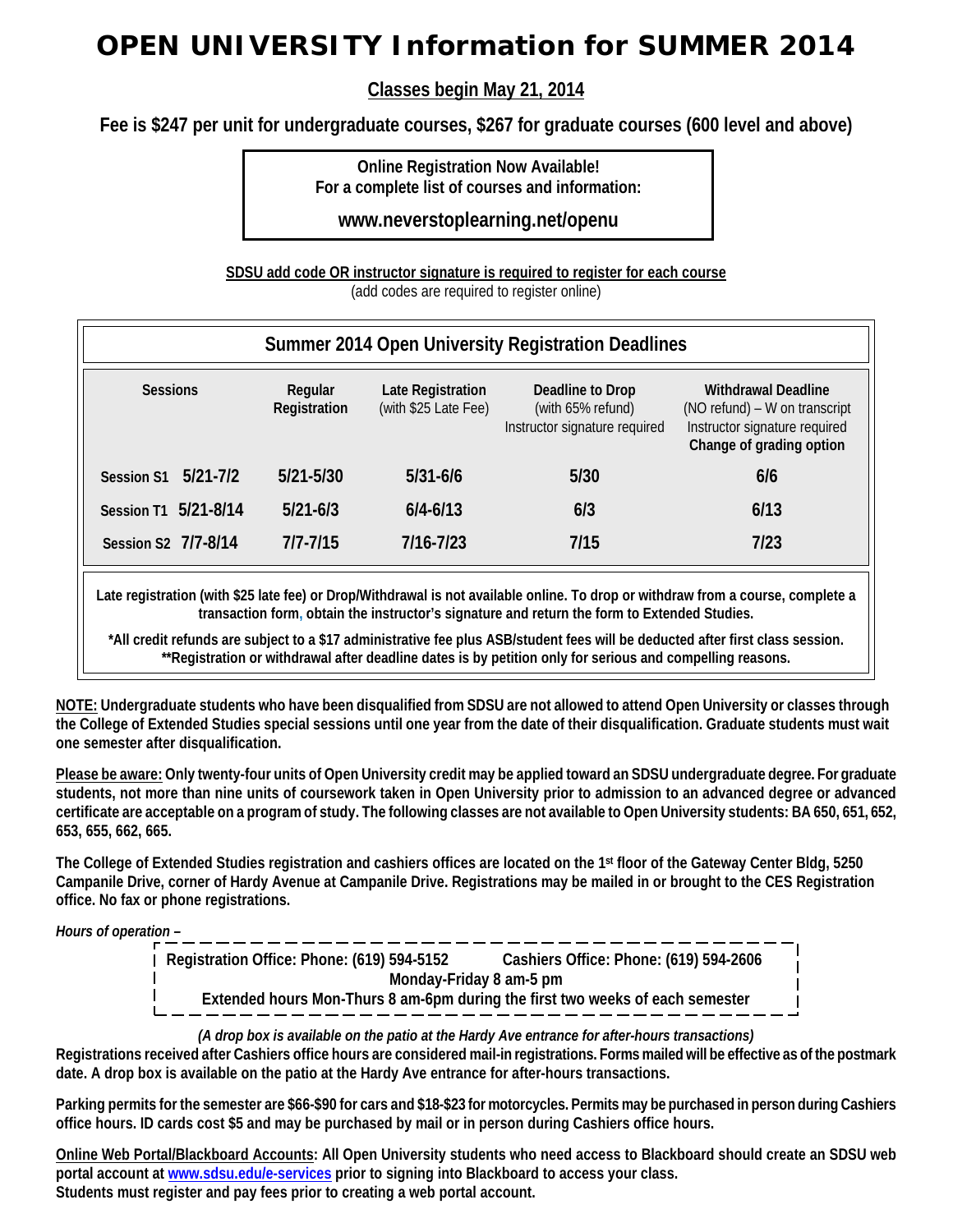## **Register online for Open University using the instructions below:**

- 1. New students: Create an SDSU Red ID (student identification number) and your CES online account on our new secure website at: [www.neverstoplearning.net](http://www.neverstoplearning.net/) . Choose "Gateway Login" and then "Create a New Account".
- 2. Current CES students: Login to your My CES Gateway account at: [www.neverstoplearning.net](http://www.neverstoplearning.net/)
- 3. On the My CES Gateway page, choose #3 "Open University Registration".
- 4. Enter the schedule number and add code for the SDSU course you want to enroll in and "submit".
- 5. Click "Continue" to proceed to the Registration Wizard and complete your payment.
- 6. An email confirmation will be sent once registration and payment are complete.

## **Open University Frequently Asked Questions:**

Q. How can I obtain permission to take SDSU classes through Open University?

a. Attend the first day of class, request permission from the instructor and obtain an SDSU add code OR the instructors signature on your Open University registration form. Classes are offered on a space-available basis only. We cannot guarantee a space or that you will be accepted into any class. Instructors are not required to accept Open University students even if space is available.

Q. What if my SDSU course is online?

a. You may email the instructor to request permission to take the course and obtain an SDSU add code to register. Use your add code to register online, by mail, or in person.

Q. How can I register and pay for Open University courses?

a. Register online using our new secure website at[: www.neverstoplearning.net](http://www.neverstoplearning.net/) , in person at the College of Extended Studies registration office at Gateway Center, or by mail and send your form and payment to the College of Extended Studies Registration office, 5250 Campanile Drive, San Diego CA 92182-1919.

Q. How do I get a parking permit or SDSU ID card for Open University courses?

a. Open University students must purchase an SDSU semester parking permit or SDSU ID card at the College of Extended Studies Cashier office at Gateway Center. (Permits and ID cards are not available for purchase online).

Q. How do I drop or withdraw from an Open University courses?

a. Fill out an Extended Studies transaction form, obtain the instructor's signature and return the form to Extended Studies by the drop or withdrawal deadlines. Transaction forms can be obtained online at [www.neverstoplearning.net,](http://www.neverstoplearning.net/) choose "Forms and Publications". (Drop or withdrawal not available online).

Q. What is the refund policy for Open University courses?

a. The refund policy and deadline dates for Open University registration can be found online at [www.neverstoplearning.net/openu,](http://www.neverstoplearning.net/openu) choose "Open University Deadlines".

Q. How can I register/drop/withdraw from Open University courses after the deadline dates?

a. Open University students may request late registration/drop/withdrawal after deadline dates by completing a "Petition for Special Consideration Form" and a registration or transaction form. "Petition for Special Consideration" forms with detailed instructions can be found online a[t www.neverstoplearning.net,](http://www.neverstoplearning.net/) choose "Forms and Publications".

Q. How can I get help with Open University registration?

a. Call the Extended Studies Registration Office at (619) 594-5152 or email [ces.registrar@sdsu.edu.](mailto:ces.registrar@sdsu.edu)